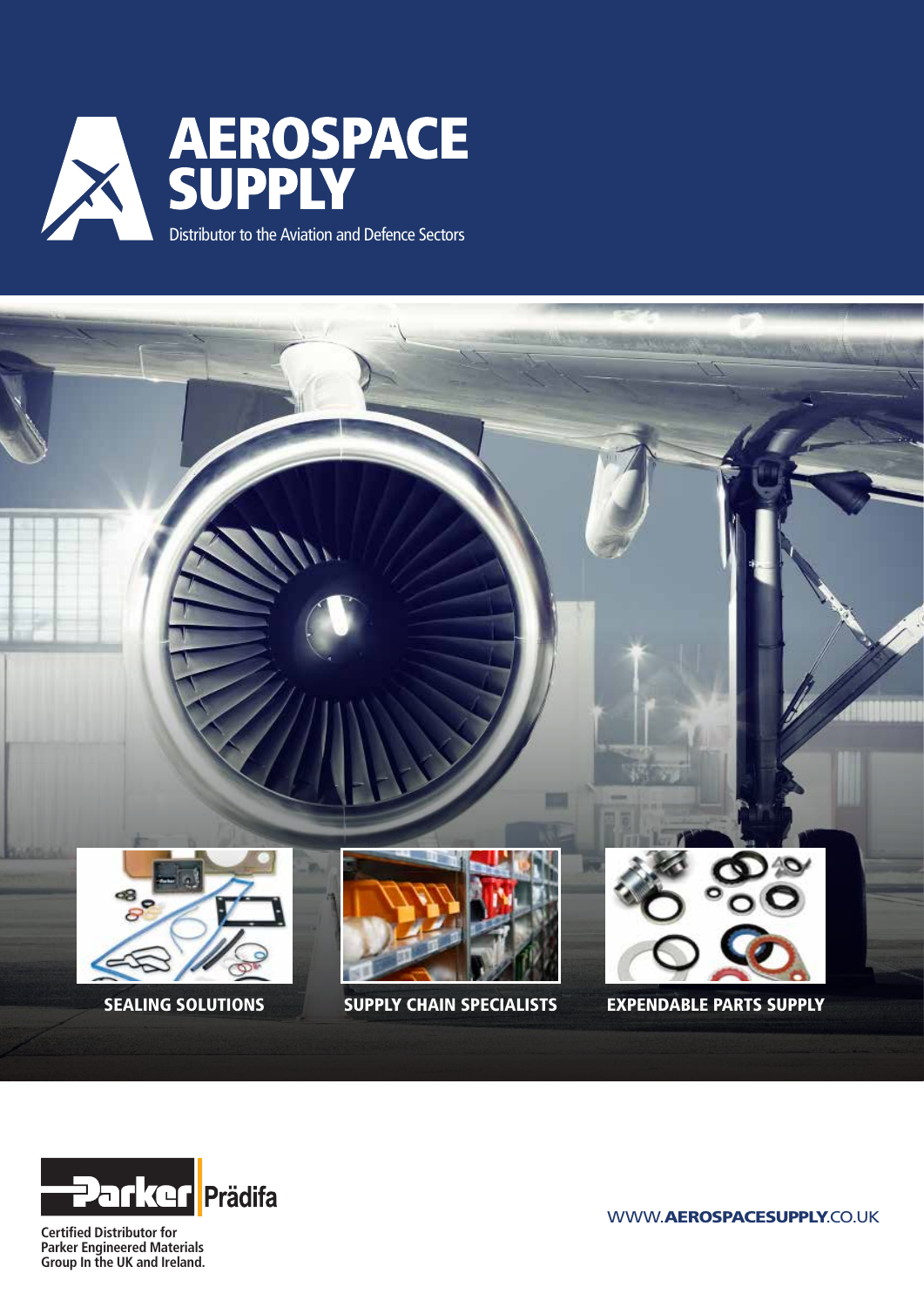

### WHAT WE ARE

- Supply Chain Management Company to the Aviation and Defence Sectors
- Supplier of Expendable Parts
- 'Parker Certified Distributor' for Parker Hannifin Engineered Materials Group (EMG) - Leading Manufacturer of Precision Seals
- Quality System Founded on Best Practice and Regulatory Requirements Supported by AS9120A and ISO9001:2008 Certification.

# WHAT WE CAN OFFER YOU

#### **SEALING SOLUTIONS**

Aerospace Supply and Parker work in concert with their Customers to provide comprehensive technical and business solutions across a range of applications. Thus, our Business Model is founded on a synergistic well developed partnership from concept through delivery.

- 1. Customer Concept
- 2. Design Engineering Expertise
- 3. Manufacturing Excellence
- 4. Inventory Management to Customer Forecast
- 5. Delivery to Commitment

# SUPPLY CHAIN MANAGEMENT

- 1. Inventory Management
- 2. Customer Forecast Management
- 3. Tailored Logistics Solutions
- 4. On time Delivery

# EXPENDABLE PARTS SUPPLY

- 1. Parts Sourcing
- 2. Customised Kitting Service
- 3. Consignment Inventory

# ADVANTAGES TO CUSTOMER

- Improved Customer Service
- **Reduction of Vendors**
- Avoidance of shortages
- Significantly less investment in inventory
- Dedicated long term Partnerships
- Reduced cost through less handling and transactions